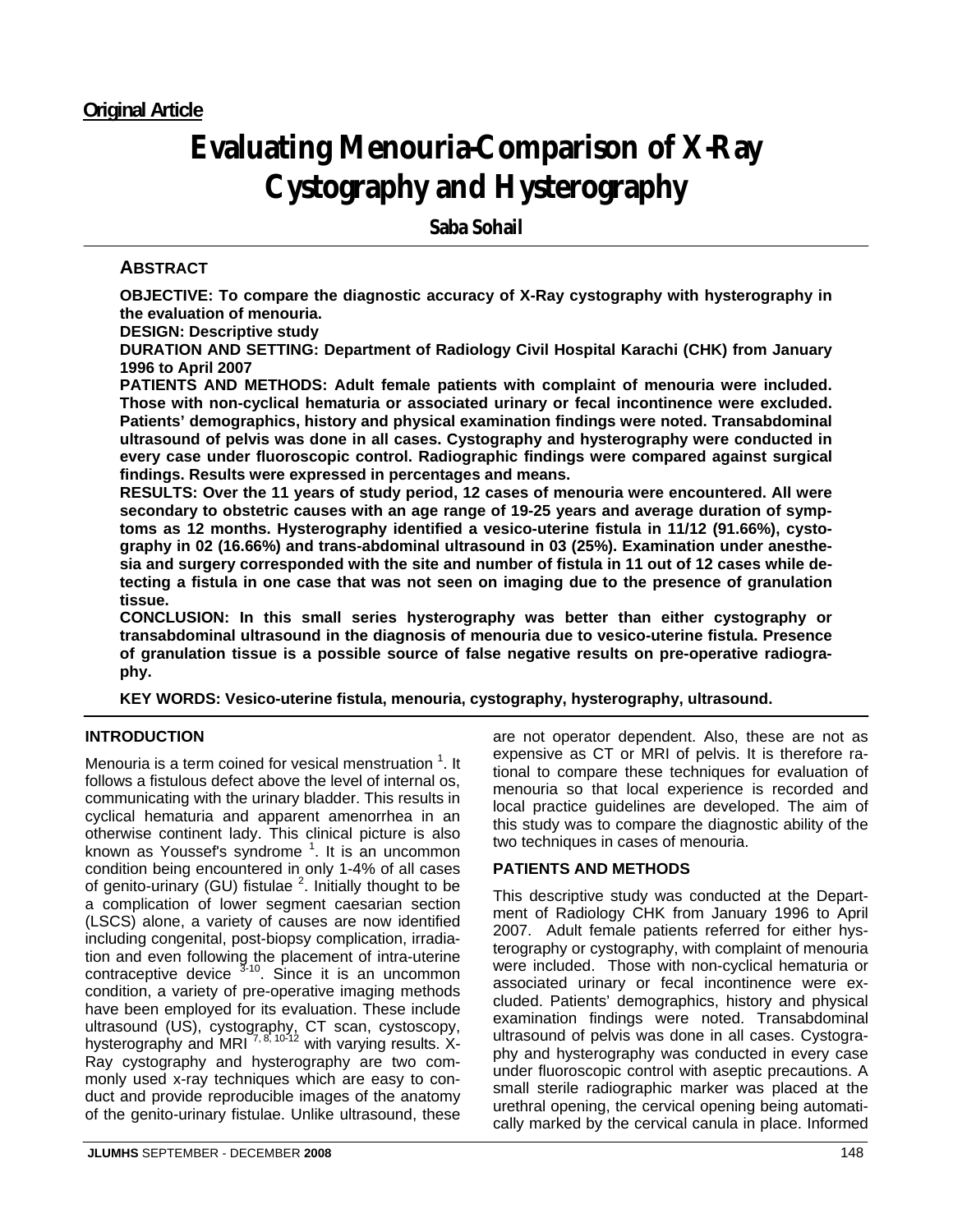#### **Evaluating Menouria-Comparison of X-Ray**

understood verbal consent was taken from every enrolled patient prior to the procedure. At least three views including a frontal, lateral and an oblique view were taken in every procedure. Radiographic findings were compared against examination under anesthesia (EUA) and surgical findings. Findings were described as percentages and mean.

#### **RESULTS**

Of the 12 cases, a vesico-uterine fistula was identified in 11 cases on hysterography (91.66%), in 02 (16.66%) cases on cystography, and in 03 (25%) cases on transabdominal ultrasound. All the patients in this series were young females with mean age of 21.5 years, ranging from 17 to 25 years. Seven had history of obstructed labor with non-instrumental vaginal delivery and 05 had LSCS prior to the onset of symptoms. The mean duration of symptoms was 18 months, ranging from 07 to 38 months. All the fistulous communications were single and located above the level of internal os. Their course was rather sinuous or tortuous with widely varying length and shape. On fluoroscopic control, those were visible as immediate leaking of the contrast administered through cervix, into the bladder and increasing in size on further instillation, without pooling in other soft tissues of pelvis (**Figure I**). A retrograde flow was never noted on hysterography. Both cases on cystography showed a small leakage of contrast into the uterus which was barely visualized on these films and leaked through the cervico-vaginal route. On ultrasound the findings were a hypo-echoic area between the full bladder and uterus with an ill-defined outline of the anterior wall of lower uterine body. A direct tract was never visualized. Surgery corresponded with the site and number of fistula seen in the 11 cases with positive hysterography findings. One more fistula was detected on the former, the uterine ostium of which was covered with granulation tissue.

## **DISCUSSION**

Menouria or Youssef's syndrome is a rarely encountered condition. Bhutta described encountering only 05 cases in 07 years  $11$ . In this study, 12 cases were observed over 11 years. Being uncommon, there are no practice guidelines developed for pre-operative diagnosis and evaluation leading the clinicians to select from a wide variety of imaging armamentarium. Ultrasound is easily available and has been reported for the evaluation of genito-urinary fistulae <sup>11-13</sup>. Czaplicki et al, even recommended that sonographic visualization of genito-urinary fistulae obviates the need for hysterography  $12$ . However, not all fistulae are picked by ultrasound. Adetiloye et al, convincingly showed that demonstration of fistulae by ultrasound alone is poor compared with examination under anes-

## **FIGURE I:**

**HYSTEROGRAPHY IMAGE SHOWING THE COURSE OF VESICO-UTERINE FISTULA. THE CONTRAST ADMINISTERED THROUGH CERVIX IS POOLING ANTERIORLY INTO THE BLADDER**



thesia and is complimentary to the latter in general  $14$ . It was also witnessed in the present study where only 03 out of 12 cases were detectable on ultrasound. Ultrasound conducted in this series was the transabdominal type and hence the findings were rather non-specific. The only confirmatory sign was presence of the positive findings on hysterography. Transvaginal ultrasound is better at visualizing the genitourinary fistulae <sup>13</sup> but it was not available in the department in the earlier years of the study. So it was not employed in all cases and hence its results were not considered for inclusion. MRI evaluation of pelvic fistulae has also been recommended $10,15$ . Cost and availability of MRI remain major issues particularly for those who cannot even bear the expense of antenatal care <sup>13</sup>. CT scan can also visualize GU fistulae but the practice is not widely accepted  $\frac{7}{1}$ . This leaves the two common x-ray techniques which are evaluated in this study namely the x-ray cystography and hysterography. These two modalities are among the basic preoperative tests  $6,8,11,12$ . The main idea is to visualize the level of defect and its relation with ureteric orifice  $11$ . The defect lies above the level of internal os so that the menstrual flow is diverted to bladder but urine does not flow to the uterus. The phenomenon was also observed in this series where contrast was imme-